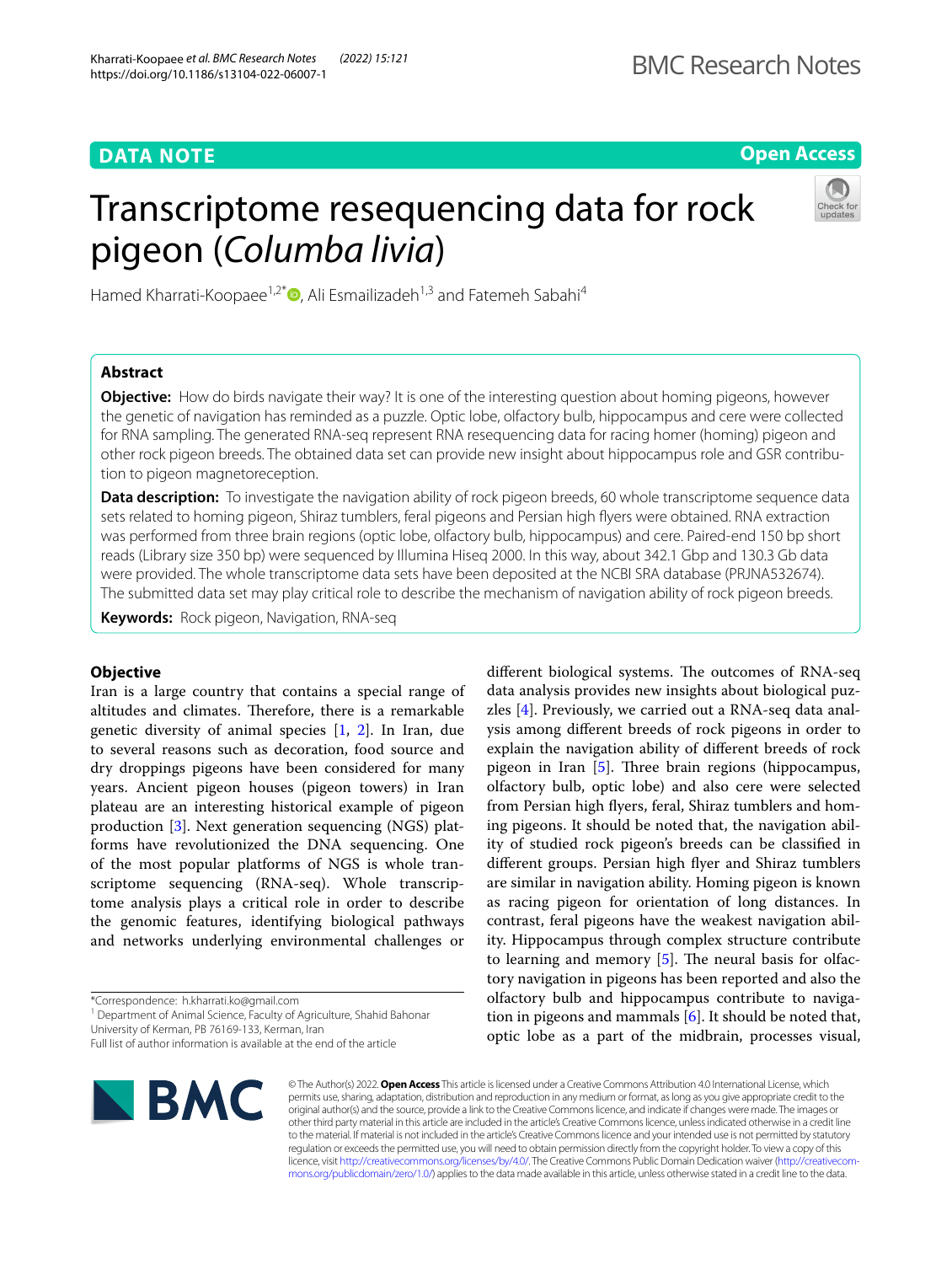## <span id="page-1-0"></span>**Table 1** The complete RNA-seq data sets of rock pigeons at NCBI SRA database

| Label       | Name of data file                                | File type (file extension) | Data repository and<br>identifier                                                |
|-------------|--------------------------------------------------|----------------------------|----------------------------------------------------------------------------------|
| Data set 1  | RNA-seq of optic lobe from feral rock pigeon     | Fastq (fq.gz)              | NCBI SRA database<br>https://identifiers.org/ncbi/<br>insdc.sra:SRR10102900 [14] |
| Data set 2  | RNA-seq of olfactory bulb from feral rock pigeon | Fastg (fg.gz)              | NCBI SRA database<br>https://identifiers.org/ncbi/<br>insdc.sra:SRR10102916 [15] |
| Data set 3  | RNA-seq of cere from feral rock pigeon           | Fastq (fq.gz)              | NCBI SRA database<br>https://identifiers.org/ncbi/<br>insdc.sra:SRR10102933 [16] |
| Data set 4  | RNA-seq of hippocampus from feral rock pigeon    | Fastq (fq.gz)              | NCBI SRA database<br>https://identifiers.org/ncbi/<br>insdc.sra:SRR10102949 [17] |
| Data set 5  | RNA-seq of optic lobe from feral rock pigeon     | Fastq (fq.gz)              | NCBI SRA database<br>https://identifiers.org/ncbi/<br>insdc.sra:SRR10102901 [18] |
| Data set 6  | RNA-seq of optic lobe from feral rock pigeon     | Fastq (fq.gz)              | NCBI SRA database<br>https://identifiers.org/ncbi/<br>insdc.sra:SRR10102902 [19] |
| Data set 7  | RNA-seq of optic lobe from feral rock pigeon     | Fastq (fq.gz)              | NCBI SRA database<br>https://identifiers.org/ncbi/<br>insdc.sra:SRR10102903 [20] |
| Data set 8  | RNA-seq of olfactory bulb from feral rock pigeon | Fastq (fq.gz)              | NCBI SRA database<br>https://identifiers.org/ncbi/<br>insdc.sra:SRR10102917 [21] |
| Data set 9  | RNA-seq of olfactory bulb from feral rock pigeon | Fastq (fq.gz)              | NCBI SRA database<br>https://identifiers.org/ncbi/<br>insdc.sra:SRR10102918 [22] |
| Data set 10 | RNA-seq of olfactory bulb from feral rock pigeon | Fastq (fq.gz)              | NCBI SRA database<br>https://identifiers.org/ncbi/<br>insdc.sra:SRR10102919 [23] |
| Data set 11 | RNA-seq of cere from feral rock pigeon           | Fastq (fq.gz)              | NCBI SRA database<br>https://identifiers.org/ncbi/<br>insdc.sra:SRR10102936 [24] |
| Data set 12 | RNA-seq of hippocampus from feral rock pigeon    | Fastq (fq.gz)              | NCBI SRA database<br>https://identifiers.org/ncbi/<br>insdc.sra:SRR10102950 [25] |
| Data set 13 | RNA-seq of hippocampus from feral rock pigeon    | Fastg (fg.gz)              | NCBI SRA database<br>https://identifiers.org/ncbi/<br>insdc.sra:SRR10102951 [26] |
| Data set 14 | RNA-seq of hippocampus from feral rock pigeon    | Fastq (fq.gz)              | NCBI SRA database<br>https://identifiers.org/ncbi/<br>insdc.sra:SRR10102952 [27] |
| Data set 15 | RNA-seg of cere from feral rock pigeon           | Fastq (fq.gz)              | NCBI SRA database<br>https://identifiers.org/ncbi/<br>insdc.sra:SRR10102934 [28] |
| Data set 16 | RNA-seq of cere from feral rock pigeon           | Fastq (fq.gz)              | NCBI SRA database<br>https://identifiers.org/ncbi/<br>insdc.sra:SRR10102935 [29] |
| Data set 17 | RNA-seq of optic lobe from homing pigeon         | Fastq (fq.gz)              | NCBI SRA database<br>https://identifiers.org/ncbi/<br>insdc.sra:SRR10102907 [30] |
| Data set 18 | RNA-seq of olfactory bulb from homing pigeon     | Fastq (fq.gz)              | NCBI SRA database<br>https://identifiers.org/ncbi/<br>insdc.sra:SRR10102924 [31] |
| Data set 19 | RNA-seq of cere from homing pigeon               | Fastq (fq.gz)              | NCBI SRA database<br>https://identifiers.org/ncbi/<br>insdc.sra:SRR10102940 [32] |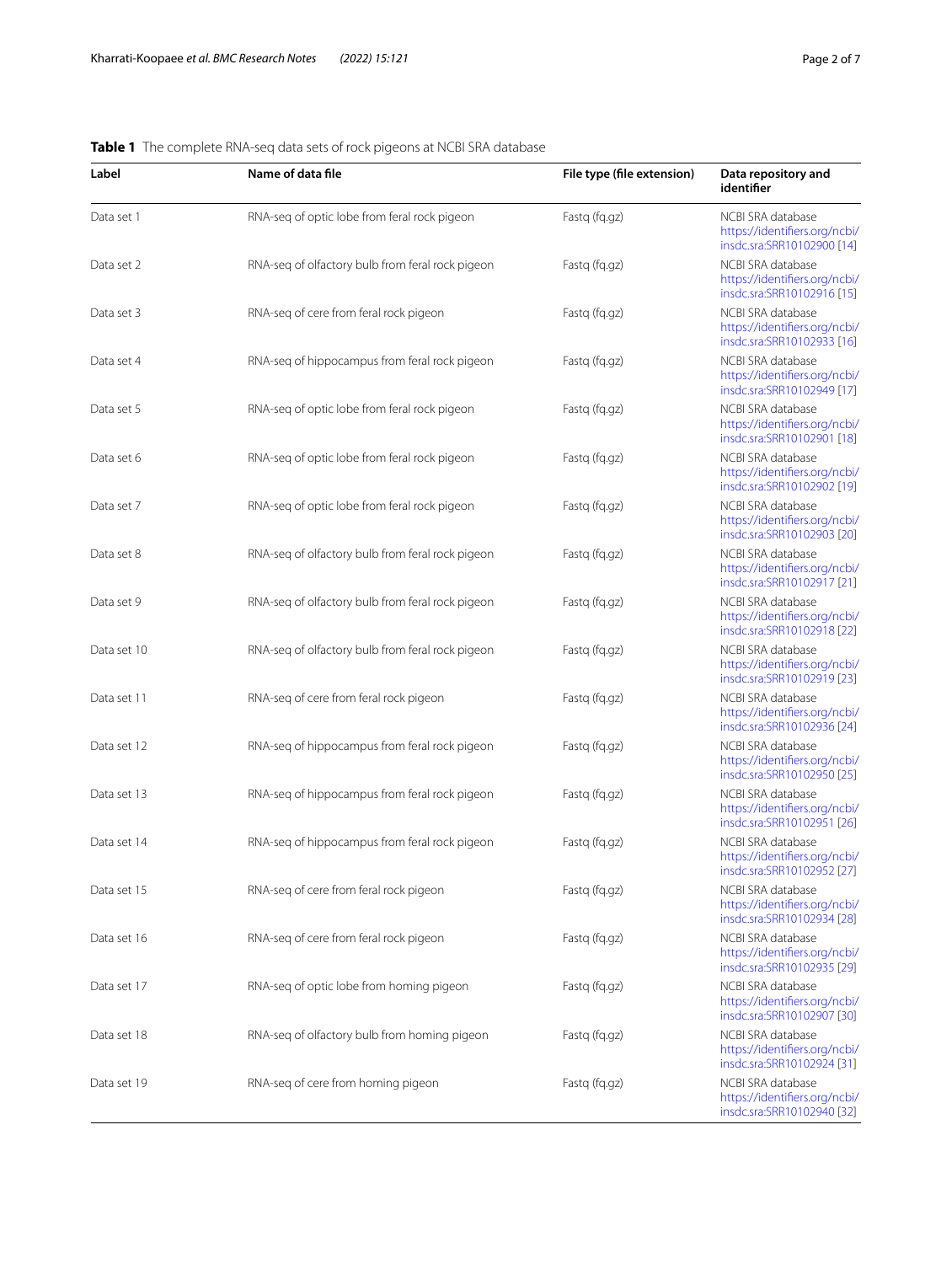## **Table 1** (continued)

| Label       | Name of data file                                 | File type (file extension) | Data repository and<br>identifier                                                |
|-------------|---------------------------------------------------|----------------------------|----------------------------------------------------------------------------------|
| Data set 20 | RNA-seq of hippocampus from homing pigeon         | Fastq (fq.gz)              | NCBI SRA database<br>https://identifiers.org/ncbi/<br>insdc.sra:SRR10102921 [33] |
| Data set 21 | RNA-seq of hippocampus from homing pigeon         | Fastq (fq.gz)              | NCBI SRA database<br>https://identifiers.org/ncbi/<br>insdc.sra:SRR10102898 [34] |
| Data set 22 | RNA-seq of hippocampus from homing pigeon         | Fastq (fq.gz)              | NCBI SRA database<br>https://identifiers.org/ncbi/<br>insdc.sra:SRR10102899 [35] |
| Data set 23 | RNA-seq of optic lobe from homing pigeon          | Fastq (fq.qz)              | NCBI SRA database<br>https://identifiers.org/ncbi/<br>insdc.sra:SRR10102908 [36] |
| Data set 24 | RNA-seq of optic lobe from homing pigeon          | Fastq (fq.gz)              | NCBI SRA database<br>https://identifiers.org/ncbi/<br>insdc.sra:SRR10102909 [37] |
| Data set 25 | RNA-seq of hippocampus from homing pigeon         | Fastq (fq.gz)              | NCBI SRA database<br>https://identifiers.org/ncbi/<br>insdc.sra:SRR10102910 [38] |
| Data set 26 | RNA-seq of optic lobe from homing pigeon          | Fastq (fq.qz)              | NCBI SRA database<br>https://identifiers.org/ncbi/<br>insdc.sra:SRR10102911 [39] |
| Data set 27 | RNA-seq of olfactory bulb from homing pigeon      | Fastq (fq.gz)              | NCBI SRA database<br>https://identifiers.org/ncbi/<br>insdc.sra:SRR10102925 [40] |
| Data set 28 | RNA-seq of olfactory bulb from homing pigeon      | Fastq (fq.gz)              | NCBI SRA database<br>https://identifiers.org/ncbi/<br>insdc.sra:SRR10102926 [41] |
| Data set 29 | RNA-seq of olfactory bulb from homing pigeon      | Fastq (fq.gz)              | NCBI SRA database<br>https://identifiers.org/ncbi/<br>insdc.sra:SRR10102927 [42] |
| Data set 30 | RNA-seq of cere from homing pigeon                | Fastq (fq.gz)              | NCBI SRA database<br>https://identifiers.org/ncbi/<br>insdc.sra:SRR10102941 [43] |
| Data set 31 | RNA-seq of cere from homing pigeon                | Fastq (fq.gz)              | NCBI SRA database<br>https://identifiers.org/ncbi/<br>insdc.sra:SRR10102942 [44] |
| Data set 32 | RNA-seg of cere from homing pigeon                | Fastq (fq.qz)              | NCBI SRA database<br>https://identifiers.org/ncbi/<br>insdc.sra:SRR10102944 [45] |
| Data set 33 | RNA-seq of optic lobe from Persian high flyer     | Fastq (fq.gz)              | NCBI SRA database<br>https://identifiers.org/ncbi/<br>insdc.sra:SRR10102912 [46] |
| Data set 34 | RNA-seq of olfactory bulb from Persian high flyer | Fastq (fq.gz)              | NCBI SRA database<br>https://identifiers.org/ncbi/<br>insdc.sra:SRR10102928 [47] |
| Data set 35 | RNA-seq of cere from Persian high flyer           | Fastq (fq.gz)              | NCBI SRA database<br>https://identifiers.org/ncbi/<br>insdc.sra:SRR10102945 [48] |
| Data set 36 | RNA-seq of hippocampus from Persian high flyer    | Fastg (fg.gz)              | NCBI SRA database<br>https://identifiers.org/ncbi/<br>insdc.sra:SRR10102932 [49] |
| Data set 37 | RNA-seq of hippocampus from Persian high flyer    | Fastq (fq.gz)              | NCBI SRA database<br>https://identifiers.org/ncbi/<br>insdc.sra:SRR10102943 [50] |
| Data set 38 | RNA-seq of cere from Persian high flyer           | Fastq (fq.gz)              | NCBI SRA database<br>https://identifiers.org/ncbi/<br>insdc.sra:SRR10102946 [51] |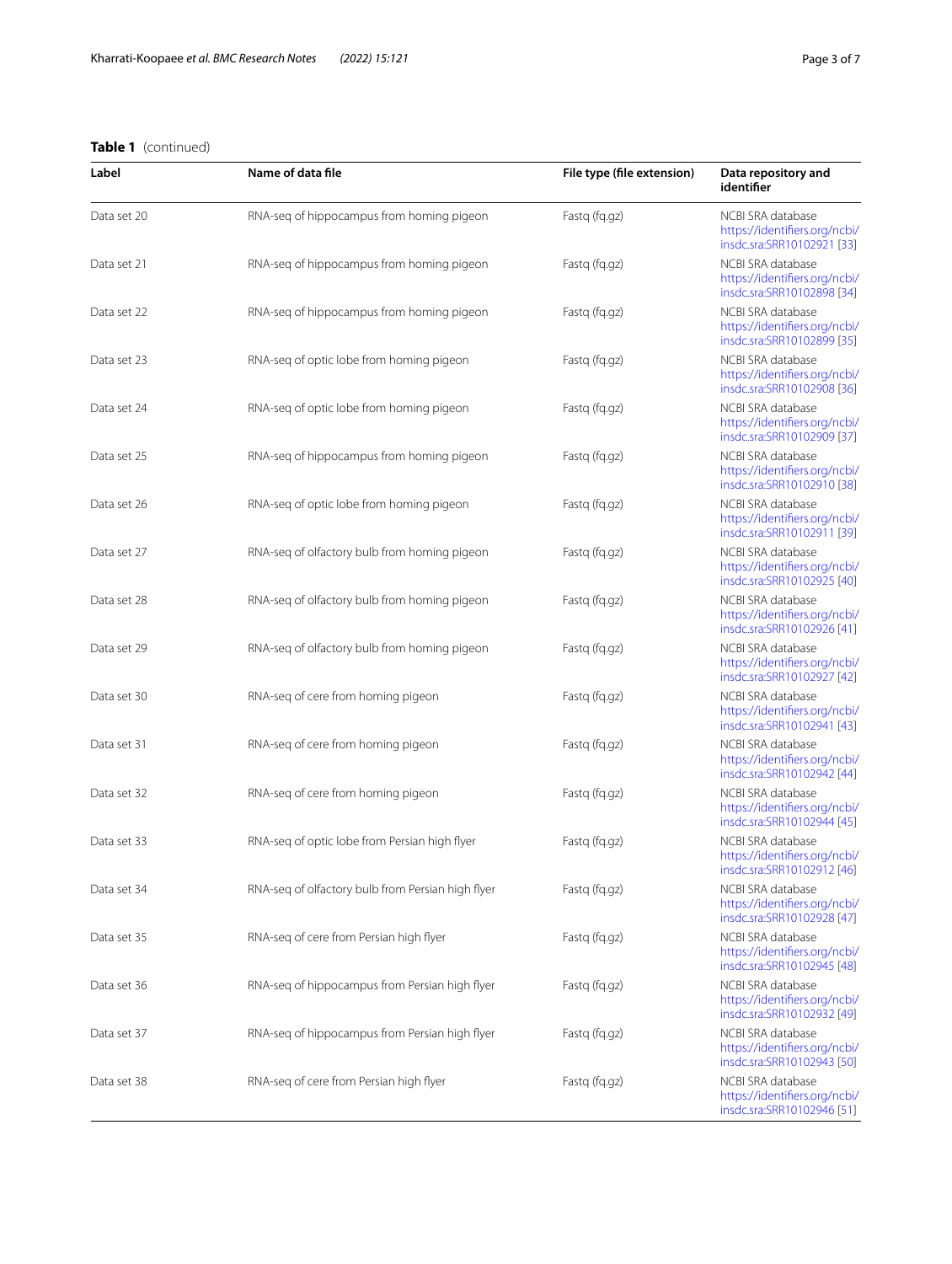## **Table 1** (continued)

| Label       | Name of data file                                 | File type (file extension) | Data repository and<br>identifier                                                |
|-------------|---------------------------------------------------|----------------------------|----------------------------------------------------------------------------------|
| Data set 39 | RNA-seq of cere from Persian high flyer           | Fastq (fq.gz)              | NCBI SRA database<br>https://identifiers.org/ncbi/<br>insdc.sra:SRR10102947 [52] |
| Data set 40 | RNA-seq of cere from Persian high flyer           | Fastq (fq.gz)              | NCBI SRA database<br>https://identifiers.org/ncbi/<br>insdc.sra:SRR10102948 [53] |
| Data set 41 | RNA-seq of hippocampus from Persian high flyer    | Fastq (fq.gz)              | NCBI SRA database<br>https://identifiers.org/ncbi/<br>insdc.sra:SRR10102954 [54] |
| Data set 42 | RNA-seq of hippocampus from Persian high flyer    | Fastg (fg.gz)              | NCBI SRA database<br>https://identifiers.org/ncbi/<br>insdc.sra:SRR10102955 [55] |
| Data set 43 | RNA-seq of olfactory bulb from Persian high flyer | Fastq (fq.gz)              | NCBI SRA database<br>https://identifiers.org/ncbi/<br>insdc.sra:SRR10102929 [56] |
| Data set 44 | RNA-seq of olfactory bulb from Persian high flyer | Fastq (fq.gz)              | NCBI SRA database<br>https://identifiers.org/ncbi/<br>insdc.sra:SRR10102930 [57] |
| Data set 45 | RNA-seq of olfactory bulb from Persian high flyer | Fastq (fq.gz)              | NCBI SRA database<br>https://identifiers.org/ncbi/<br>insdc.sra:SRR10102931 [58] |
| Data set 46 | RNA-seq of optic lobe from Persian high flyer     | Fastq (fq.gz)              | NCBI SRA database<br>https://identifiers.org/ncbi/<br>insdc.sra:SRR10102913 [59] |
| Data set 47 | RNA-seg of optic lobe from Persian high flyer     | Fastq (fq.gz)              | NCBI SRA database<br>https://identifiers.org/ncbi/<br>insdc.sra:SRR10102914 [60] |
| Data set 48 | RNA-seq of optic lobe from Persian high flyer     | Fastq (fq.gz)              | NCBI SRA database<br>https://identifiers.org/ncbi/<br>insdc.sra:SRR10102915 [61] |
| Data set 49 | RNA-seq of optic lobe from Shiraz tumbler         | Fastq (fq.gz)              | NCBI SRA database<br>https://identifiers.org/ncbi/<br>insdc.sra:SRR10102904 [62] |
| Data set 50 | RNA-seq of olfactory bulb from Shiraz tumbler     | Fastq (fq.gz)              | NCBI SRA database<br>https://identifiers.org/ncbi/<br>insdc.sra:SRR10102920 [63] |
| Data set 51 | RNA-seq of cere from Shiraz tumbler               | Fastq (fq.gz)              | NCBI SRA database<br>https://identifiers.org/ncbi/<br>insdc.sra:SRR10102937 [64] |
| Data set 52 | RNA-seg of hippocampus from Shiraz tumbler        | Fastq (fq.gz)              | NCBI SRA database<br>https://identifiers.org/ncbi/<br>insdc.sra:SRR10102953 [65] |
| Data set 53 | RNA-seq of hippocampus from Shiraz tumbler        | Fastq (fq.gz)              | NCBI SRA database<br>https://identifiers.org/ncbi/<br>insdc.sra:SRR10102896 [66] |
| Data set 54 | RNA-seq of hippocampus from Shiraz tumbler        | Fastq (fq.gz)              | NCBI SRA database<br>https://identifiers.org/ncbi/<br>insdc.sra:SRR10102897 [67] |
| Data set 55 | RNA-seq of optic lobe from Shiraz tumbler         | Fastq (fq.gz)              | NCBI SRA database<br>https://identifiers.org/ncbi/<br>insdc.sra:SRR10102905 [68] |
| Data set 56 | RNA-seq of optic lobe from Shiraz tumbler         | Fastq (fq.gz)              | NCBI SRA database<br>https://identifiers.org/ncbi/<br>insdc.sra:SRR10102906 [69] |
| Data set 57 | RNA-seq of olfactory bulb from Shiraz tumbler     | Fastq (fq.gz)              | NCBI SRA database<br>https://identifiers.org/ncbi/<br>insdc.sra:SRR10102922 [70] |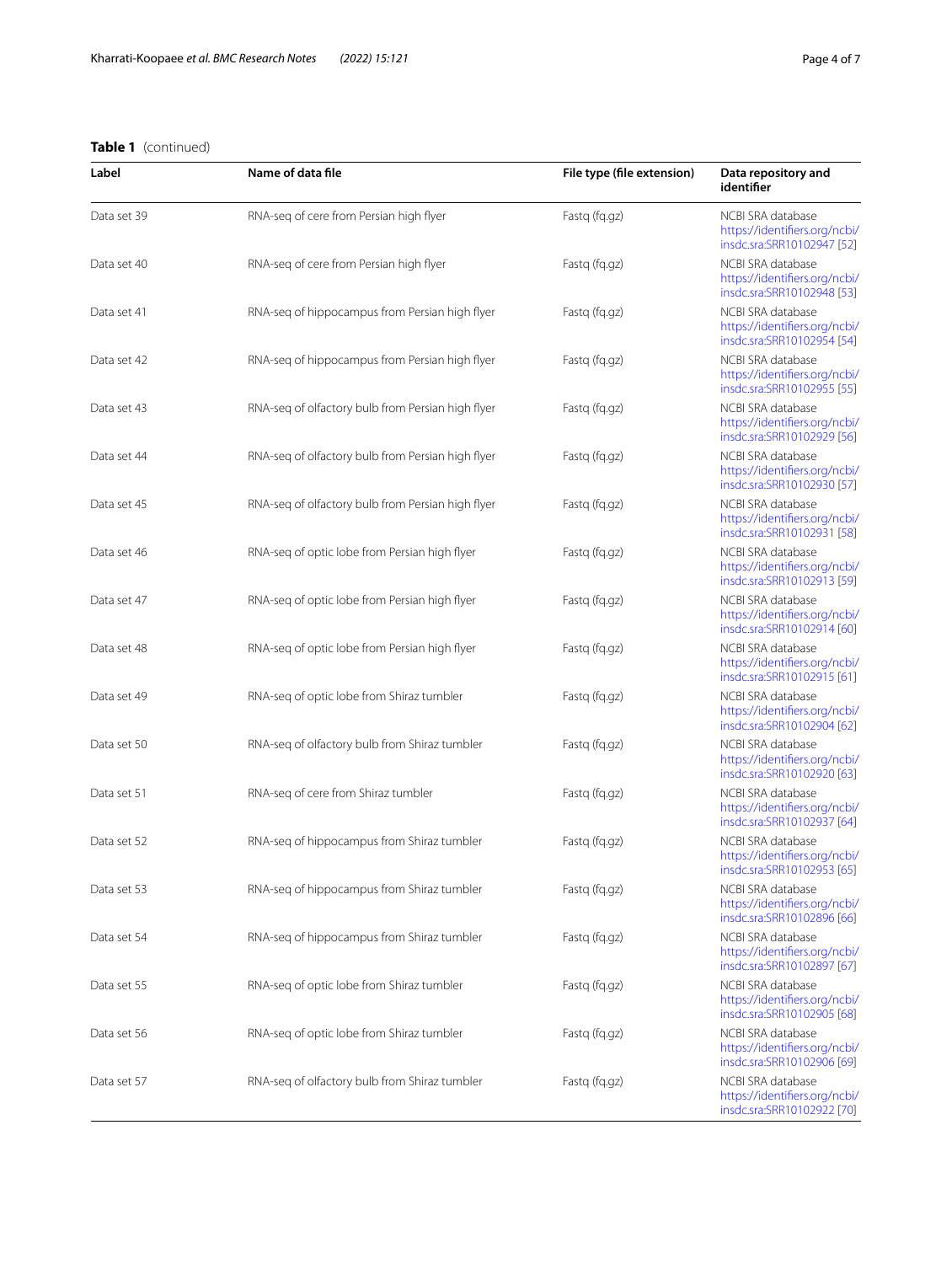|  | <b>Table 1</b> (continued) |
|--|----------------------------|
|--|----------------------------|

| Label       | Name of data file                             | File type (file extension) | Data repository and<br>identifier                                               |
|-------------|-----------------------------------------------|----------------------------|---------------------------------------------------------------------------------|
| Data set 58 | RNA-seq of olfactory bulb from Shiraz tumbler | Fastg (fg.gz)              | NCBLSRA database<br>https://identifiers.org/ncbi/<br>insdc.sra:SRR10102923 [71] |
| Data set 59 | RNA-seg of cere from Shiraz tumbler           | Fastg (fg.gz)              | NCBLSRA database<br>https://identifiers.org/ncbi/<br>insdc.sra:SRR10102938 [72] |
| Data set 60 | RNA-seg of cere from Shiraz tumbler           | Fastg (fg.gz)              | NCBLSRA database<br>https://identifiers.org/ncbi/<br>insdc.sra:SRR10102939 [73] |

auditory and somatosensory information. Therefore, optic lobe may critical role in navigation, however, no accurate evidence is available for this claim [\[7](#page-5-32)]. Various hypotheses are available about navigation and migration ability of birds such as processing spatial cues (hippocampus) [\[8\]](#page-5-33), magnetoreception [\[9](#page-5-34)], olfaction (olfactory bulb), audition (auditory cortex) and visual cues (entopallium) [[7\]](#page-5-32). In order to identify the diferentially expressed genes in selected brain regions, 60 whole transcriptomes were sequenced from rock pigeon breeds. The provided data sets showed that the most number of diferentially expressed genes (DEGs, 234) were in hippocampus. In contrast to hippocampus, few DEGs were detected in the olfactory bulb (15 genes) and the optic lobe (68 genes) between homing pigeons and other breeds  $[5]$  $[5]$ . The most DEGs were reported in hippocampus, for instance candidate genes such as *MFSD2A*, *KIRREL3*, *KCNAB2*, and *MAPK8IP2* were signifcantly up-regulated at least 1.3 fold in the homing pigeon. The outcomes of GO enrichment analysis showed that the DEGs in the hippocampus were overrepresented in terms such as cognition, learning or memory and associative learning. In addition, the potential role of GSR in pigeon magnetoreception was reported  $[5]$  $[5]$ . The presented data set can provide new perspective about navigation ability of rock pigeon breeds and also explanation of navigation mechanism by RNAseq analysis.

#### **Data description**

It should be noted that, the outcomes of transcriptome data analysis and additional methods details have previously been published in Molecular Biology and Evolution journal [[5\]](#page-5-4). In order to investigate the navigation ability of rock pigeon breeds, four rock pigeon breeds, including 4 homing pigeons  $[30-45]$  $[30-45]$ , 3 Shiraz tumblers  $[62-73]$  $[62-73]$ , 4 feral pigeons  $[14–29]$  $[14–29]$  $[14–29]$ , 4 Persian high flyers  $[46–61]$  $[46–61]$  were collected for RNA sampling from hippocampus (HC), olfactory bulb (OB) and optic lobe (OP) and cere (NS) tissues (Table [1\)](#page-1-0). Pigeon samples were collected from diferent regions (Tehran, Marvdasht, Shiraz and Kerman) in Iran. In current study, 15 samples of rock pigeons were collected, however RNA sampling was carried out for OP, OB, NS and HC tissues (four diferent tissues) for each breed. In this way, the BioProject contains 60 RNA-seq samples [\[11](#page-5-35)]. Table [1](#page-1-0) shows the all direct links for each tissue of rock pigeons. RNA was extracted by QIAGEN kit protocol. Agarose gel (1%) electrophoresis and Nanodrop [ratio 260/280 (nm)] were used to evaluation of the extracted RNA. Paired-end 150 bp short reads (Library size 350 bp) were sequenced by Illumina Hiseq 2000 [\[5](#page-5-4)]. Around 342.1 Gbp and 130.3 Gb data were provided [\[5](#page-5-4)] (Table [1](#page-1-0)). Btrim (version: 2.0) was applied to adaptors trimming and quality control of RNA-seq samples. Tophat2 (v2.0.13) [\[10](#page-5-36)] under default parameters was utilized to map the short reads to the Cliv\_1.0 rock pigeon reference genome  $[12]$  $[12]$ . Cufflinks  $(v2.1.1)$   $[13]$  $[13]$  was used to assemble the transcripts, with the cufquant and cufnorm programs in cufinks used to quantify and normalize the transcript/gene expression abundances, and cufdif (located in the cufinks software) used to detect diferentially expressed genes using a Poisson dispersion model with a false discovery rate (FDR <  $0.05$ ). The provided data sets provide new insight about importance of the hippocampus for homing ability, and the potential role of GSR in pigeon magnetoreception.

#### **Limitations**

In the current study, only four breeds of rock pigeon were investigated and also four tissues were sampled for RNAseq analysis. In this way, the data set could not present a comprehensive information of brain regions for navigation ability in rock pigeons.

#### **Abbreviations**

Gb: Giga byte; Gbp: Giga base pair; GO: Gene ontology; NCBI: The National Center for Biotechnology Information; DNA: Deoxyribonucleic acid; RNA: Ribo‑ nucleic acid; GSR: Glutathione-disulfde reductase; MFSD2A: Major facilitator superfamily domain containing 2A; KIRREL3: Kirre like nephrin family adhesion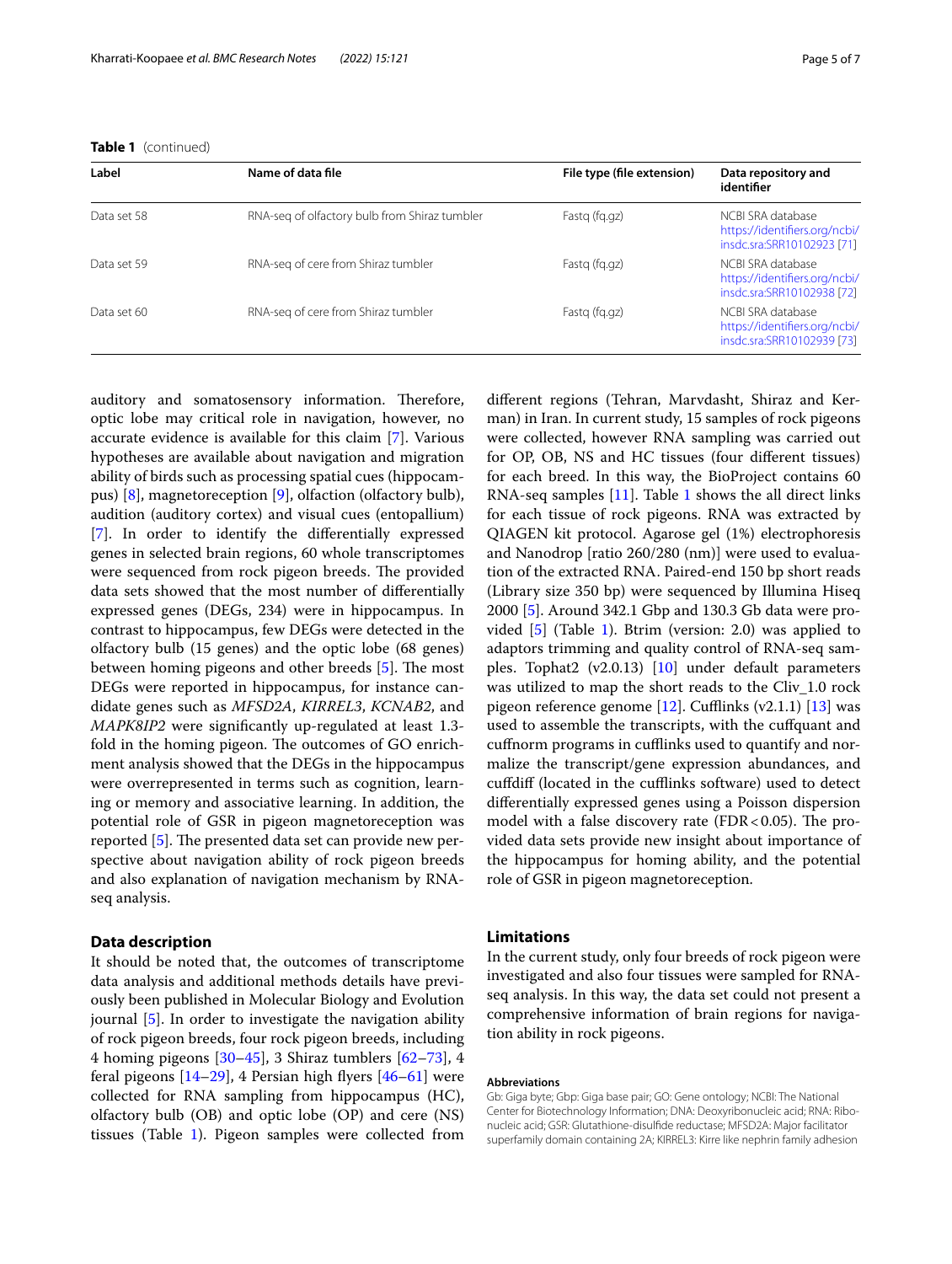molecule 3; KCNAB2: Potassium voltage-gated channel subfamily A regulatory beta subunit 2; MAPK8IP2: Mitogen-activated protein kinase 8 interacting protein 2; NGS: Next generation sequencing; RNA-seq: RNA sequencing; DEGs: Diferentially expressed genes; OB: Olfactory bulb; OP: Optic lobe; NS: Cere; HC: Hippocampus.

#### **Acknowledgements**

The authors appreciate the pigeon breeders in Iran for their assistance in collecting pigeon samples.

#### **Authors' contributions**

AE conceived the study. Sampling was done by HKK. The genome resequencing data were created and assessed by AE and HKK. HKK and FS prepared the manuscript. All authors read and approved the fnal manuscript.

#### **Funding**

This work was supported by the National Natural Science Foundation of China (31822048) and Strategic Priority Research Program of the Chinese Academy of Sciences (XDB13020600), and the Animal Branch of the Germplasm Bank of Wild Species of Chinese Academy of Science.

#### **Availability of data and materials**

The whole genome sequence data described herein have been deposited in NCBI database as the sequence read archive (SRA) format ([https://ident](https://identifiers.org/ncbi/bioproject:PRJNA532674) [ifers.org/ncbi/bioproject:PRJNA532674\)](https://identifiers.org/ncbi/bioproject:PRJNA532674) under the accession number of PRJNA532674. Please see Table [1](#page-1-0) and the references [[14](#page-5-6)–[73](#page-6-31)] for details and links to the data.

#### **Declarations**

#### **Ethics approval and consent to participate**

The procedure of blood sampling was approved by the Department of Animal Science at Shiraz University (Permit number: 93-192).

#### **Consent for publication**

Not applicable.

#### **Competing interests**

The authors declare that they have no competing interests.

#### **Author details**

<sup>1</sup> Department of Animal Science, Faculty of Agriculture, Shahid Bahonar University of Kerman, PB 76169-133, Kerman, Iran. <sup>2</sup>Institute of Biotechnology, Shiraz University, Shiraz, Iran. <sup>3</sup>State Key Laboratory of Genetic Resources and Evolution, Kunming Institute of Zoology, Chinese Academy of Sciences, No. 32 Jiaochang Donglu, Kunming 650223, Yunnan, China. <sup>4</sup>Department of Plant Protection, College of Agriculture, Shiraz University, Shiraz, Iran.

## Received: 14 October 2021 Accepted: 15 March 2022

#### **References**

- <span id="page-5-0"></span>Ruiz-Larrañaga O, Nanaei HA, Montes I, Mehrgardi AA, Abdolmohammadi A, Kharrati-Koopaee H, Sohrabi SS, Rendo F, Manzano C, Estonba A, Iriondo M. Genetic structure of Iranian indigenous sheep breeds: insights for conservation. Trop Anim Health Prod. 2020;52(5):2283–90.
- <span id="page-5-1"></span>2. Kharrati-Koopaee H, Ebrahimie E, Dadpasand M, Niazi A, Esmailizadeh A. Genomic analysis reveals variant association with high altitude adaptation in native chickens. Sci Rep. 2019;9(1):1–22.
- <span id="page-5-2"></span>3. Amirkhani A, Okhovat H, Zamani E. Ancient pigeon houses: Remarkable example of the Asian culture crystallized in the architecture of Iran and central Anatolia. Asian Cult Hist. 2010;2(2):45.
- <span id="page-5-3"></span>Jiang Z, Zhou X, Li R, Michal JJ, Zhang S, Dodson MV, Zhang Z, Harland RM. Whole transcriptome analysis with sequencing: methods, challenges and potential solutions. Cell Mol Life Sci. 2015;72(18):3425–39.
- <span id="page-5-4"></span>5. Shao Y, Tian HY, Zhang JJ, Kharrati-Koopaee H, Guo X, Zhuang XL, Li ML, Nanaie HA, Dehghani Tafti E, Shojaei B, Reza NM. Genomic and

phenotypic analyses reveal mechanisms underlying homing ability in pigeon. Mol Biol Evol. 2020;37(1):134–48.

- <span id="page-5-5"></span>6. Jacobs LF, Arter J, Cook A, Sulloway FJ. Olfactory orientation and navigation in humans. PLoS ONE. 2015;10(6): e0129387.
- <span id="page-5-32"></span>7. Vincze O, Vágási CI, Pap PL, Osváth G, Møller AP. Brain regions associated with visual cues are important for bird migration. Biol Lett. 2015;11(11):20150678.
- <span id="page-5-33"></span>8. Shapiro MD, Kronenberg Z, Li C, Domyan ET, Pan H, Campbell M, Tan H, Huff CD, Hu H, Vickrey AI, Nielsen SC. Genomic diversity and evolution of the head crest in the rock pigeon. Science. 2013;339(6123):1063–7.
- <span id="page-5-34"></span>9. Whitlock JR, Heynen AJ, Shuler MG, Bear MF. Learning induces long-term potentiation in the hippocampus. Science. 2006;313(5790):1093–7.
- <span id="page-5-36"></span>10. Kim D, Pertea G, Trapnell C, Pimentel H, Kelley R, Salzberg SL. TopHat2: accurate alignment of transcriptomes in the presence of insertions, deletions and gene fusions. Genome Biol. 2013;14(4):R36.
- <span id="page-5-35"></span>11. BioProject. [https://identifers.org/ncbi/bioproject:PRJNA532674.](https://identifiers.org/ncbi/bioproject:PRJNA532674) (2020).
- <span id="page-5-38"></span><span id="page-5-37"></span>12. Shapiro MD, Domyan ET. Domestic pigeons. Curr Biol. 2013;23(8):R302–3. 13. Ghosh S, Chan CK. Analysis of RNA-seq data using TopHat and Cufflinks.
- Methods Mol Biol. 2016;1374:339–61.
- <span id="page-5-6"></span>14. NCBI Sequence Read Archive. [https://identifers.org/ncbi/insdc.sra:SRR10](https://identifiers.org/ncbi/insdc.sra:SRR10102900) [102900.](https://identifiers.org/ncbi/insdc.sra:SRR10102900) (2020).
- <span id="page-5-7"></span>15. NCBI Sequence Read Archive. [https://identifers.org/ncbi/insdc.sra:SRR10](https://identifiers.org/ncbi/insdc.sra:SRR10102916) [102916.](https://identifiers.org/ncbi/insdc.sra:SRR10102916) (2020).
- <span id="page-5-8"></span>16. NCBI Sequence Read Archive. [https://identifers.org/ncbi/insdc.sra:SRR10](https://identifiers.org/ncbi/insdc.sra:SRR10102933) [102933.](https://identifiers.org/ncbi/insdc.sra:SRR10102933) (2020).
- <span id="page-5-9"></span>17. NCBI Sequence Read Archive. [https://identifers.org/ncbi/insdc.sra:SRR10](https://identifiers.org/ncbi/insdc.sra:SRR10102949) [102949.](https://identifiers.org/ncbi/insdc.sra:SRR10102949) (2020).
- <span id="page-5-10"></span>18. NCBI Sequence Read Archive. [https://identifers.org/ncbi/insdc.sra:SRR10](https://identifiers.org/ncbi/insdc.sra:SRR10102901) [102901.](https://identifiers.org/ncbi/insdc.sra:SRR10102901) (2020).
- <span id="page-5-11"></span>19. NCBI Sequence Read Archive. [https://identifers.org/ncbi/insdc.sra:SRR10](https://identifiers.org/ncbi/insdc.sra:SRR10102902) [102902.](https://identifiers.org/ncbi/insdc.sra:SRR10102902) (2020).
- <span id="page-5-12"></span>20. NCBI Sequence Read Archive. [https://identifers.org/ncbi/insdc.sra:SRR10](https://identifiers.org/ncbi/insdc.sra:SRR10102903) [102903.](https://identifiers.org/ncbi/insdc.sra:SRR10102903) (2020).
- <span id="page-5-13"></span>21. NCBI Sequence Read Archive. [https://identifers.org/ncbi/insdc.sra:SRR10](https://identifiers.org/ncbi/insdc.sra:SRR10102917) [102917.](https://identifiers.org/ncbi/insdc.sra:SRR10102917) (2020).
- <span id="page-5-14"></span>22. NCBI Sequence Read Archive. [https://identifers.org/ncbi/insdc.sra:SRR10](https://identifiers.org/ncbi/insdc.sra:SRR10102918) [102918.](https://identifiers.org/ncbi/insdc.sra:SRR10102918) (2020).
- <span id="page-5-15"></span>23. NCBI Sequence Read Archive. [https://identifers.org/ncbi/insdc.sra:SRR10](https://identifiers.org/ncbi/insdc.sra:SRR10102919) [102919.](https://identifiers.org/ncbi/insdc.sra:SRR10102919) (2020).
- <span id="page-5-16"></span>24. NCBI Sequence Read Archive. [https://identifers.org/ncbi/insdc.sra:SRR10](https://identifiers.org/ncbi/insdc.sra:SRR10102936) [102936.](https://identifiers.org/ncbi/insdc.sra:SRR10102936) (2020).
- <span id="page-5-17"></span>25. NCBI Sequence Read Archive. [https://identifers.org/ncbi/insdc.sra:SRR10](https://identifiers.org/ncbi/insdc.sra:SRR10102950) [102950.](https://identifiers.org/ncbi/insdc.sra:SRR10102950) (2020).
- <span id="page-5-18"></span>26. NCBI Sequence Read Archive. [https://identifers.org/ncbi/insdc.sra:SRR10](https://identifiers.org/ncbi/insdc.sra:SRR10102951) [102951.](https://identifiers.org/ncbi/insdc.sra:SRR10102951) (2020).
- <span id="page-5-19"></span>27. NCBI Sequence Read Archive. [https://identifers.org/ncbi/insdc.sra:SRR10](https://identifiers.org/ncbi/insdc.sra:SRR10102952) [102952.](https://identifiers.org/ncbi/insdc.sra:SRR10102952) (2020).
- <span id="page-5-20"></span>28. NCBI Sequence Read Archive. [https://identifers.org/ncbi/insdc.sra:SRR10](https://identifiers.org/ncbi/insdc.sra:SRR10102934) [102934.](https://identifiers.org/ncbi/insdc.sra:SRR10102934) (2020).
- <span id="page-5-21"></span>29. NCBI Sequence Read Archive. [https://identifers.org/ncbi/insdc.sra:SRR10](https://identifiers.org/ncbi/insdc.sra:SRR10102935) [102935.](https://identifiers.org/ncbi/insdc.sra:SRR10102935) (2020).
- <span id="page-5-22"></span>30. NCBI Sequence Read Archive. [https://identifers.org/ncbi/insdc.sra:SRR10](https://identifiers.org/ncbi/insdc.sra:SRR10102907) [102907.](https://identifiers.org/ncbi/insdc.sra:SRR10102907) (2020).
- <span id="page-5-23"></span>31. NCBI Sequence Read Archive. [https://identifers.org/ncbi/insdc.sra:SRR10](https://identifiers.org/ncbi/insdc.sra:SRR10102924) [102924.](https://identifiers.org/ncbi/insdc.sra:SRR10102924) (2020).
- <span id="page-5-24"></span>32. NCBI Sequence Read Archive. [https://identifers.org/ncbi/insdc.sra:SRR10](https://identifiers.org/ncbi/insdc.sra:SRR10102940) [102940.](https://identifiers.org/ncbi/insdc.sra:SRR10102940) (2020).
- <span id="page-5-25"></span>33. NCBI Sequence Read Archive. [https://identifers.org/ncbi/insdc.sra:SRR10](https://identifiers.org/ncbi/insdc.sra:SRR10102921) [102921.](https://identifiers.org/ncbi/insdc.sra:SRR10102921) (2020).
- <span id="page-5-26"></span>34. NCBI Sequence Read Archive. [https://identifers.org/ncbi/insdc.sra:SRR10](https://identifiers.org/ncbi/insdc.sra:SRR10102898) [102898.](https://identifiers.org/ncbi/insdc.sra:SRR10102898) (2020).
- <span id="page-5-27"></span>35. NCBI Sequence Read Archive. [https://identifers.org/ncbi/insdc.sra:SRR10](https://identifiers.org/ncbi/insdc.sra:SRR10102899) [102899.](https://identifiers.org/ncbi/insdc.sra:SRR10102899) (2020).
- <span id="page-5-28"></span>36. NCBI Sequence Read Archive. [https://identifers.org/ncbi/insdc.sra:SRR10](https://identifiers.org/ncbi/insdc.sra:SRR10102908) [102908.](https://identifiers.org/ncbi/insdc.sra:SRR10102908) (2020).
- <span id="page-5-29"></span>37. NCBI Sequence Read Archive. [https://identifers.org/ncbi/insdc.sra:SRR10](https://identifiers.org/ncbi/insdc.sra:SRR10102909) [102909.](https://identifiers.org/ncbi/insdc.sra:SRR10102909) (2020).
- <span id="page-5-30"></span>38. NCBI Sequence Read Archive. [https://identifers.org/ncbi/insdc.sra:SRR10](https://identifiers.org/ncbi/insdc.sra:SRR10102910) [102910.](https://identifiers.org/ncbi/insdc.sra:SRR10102910) (2020).
- <span id="page-5-31"></span>39. NCBI Sequence Read Archive. [https://identifers.org/ncbi/insdc.sra:SRR10](https://identifiers.org/ncbi/insdc.sra:SRR10102911) [102911.](https://identifiers.org/ncbi/insdc.sra:SRR10102911) (2020).